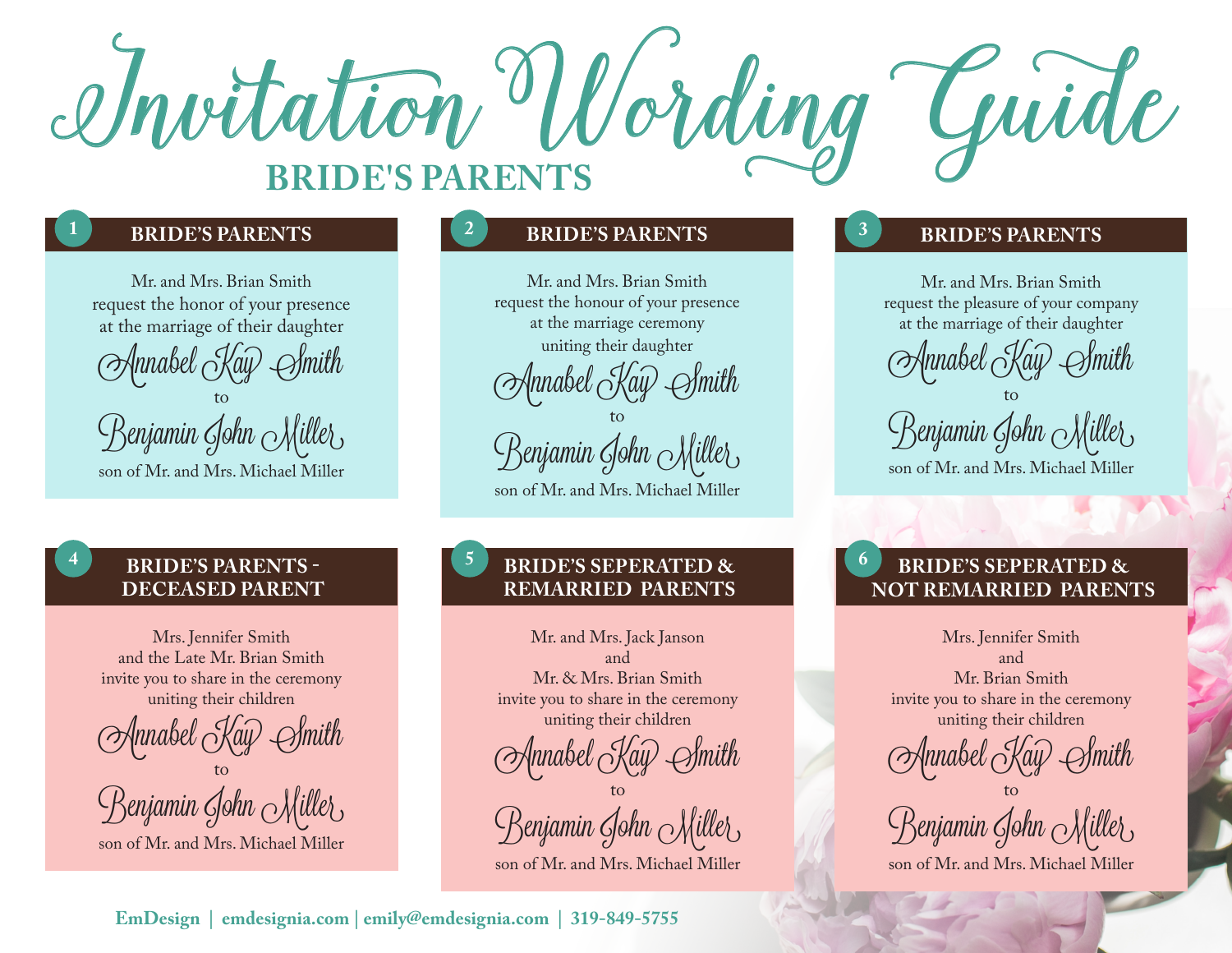

**7**

**10**

Mr. and Mrs. Brian Smith and Mr. and Mrs. Michael Miller request the honour of your presence at the marriage of their children Annabel Kay Smith

and Benjamin Gohn <sub>M</sub>illet

### **BOTH FAMILIES**

Please join our families on this joyous occasion as

Annabel Kay Smith

and Benjamin Gohn <sub>M</sub>illet

are united in marriage

### **8 8 8 BOTH PARENTS**

Mr. and Mrs. Brian Smith together with Mr. and Mrs. Michael Miller request the honour of your presence at the marriage of their children

Annabel Kay Smith and Benjamin Gohn <sub>M</sub>ille{

### **11 NO HOST**

The pleasure of your company is requested at the marriage ceremony uniting

|nnabel  $\sim$ Ka $\widehat{\psi}$ 

daughter of Mrs. Elizabeth Smith and the late Brian Smith

and Benjamin Gohn Miller son of Mr. and Mrs. Michael Miller

### **BOTH PARENTS BOTH PARENTS**

Mr. and Mrs. Brian Smith together with Mr. and Mrs. Michael Miller invite you to share in the celebration of marriage uniting their children

Annabel Kay Smith and Benjamin Gohn <sub>M</sub>illet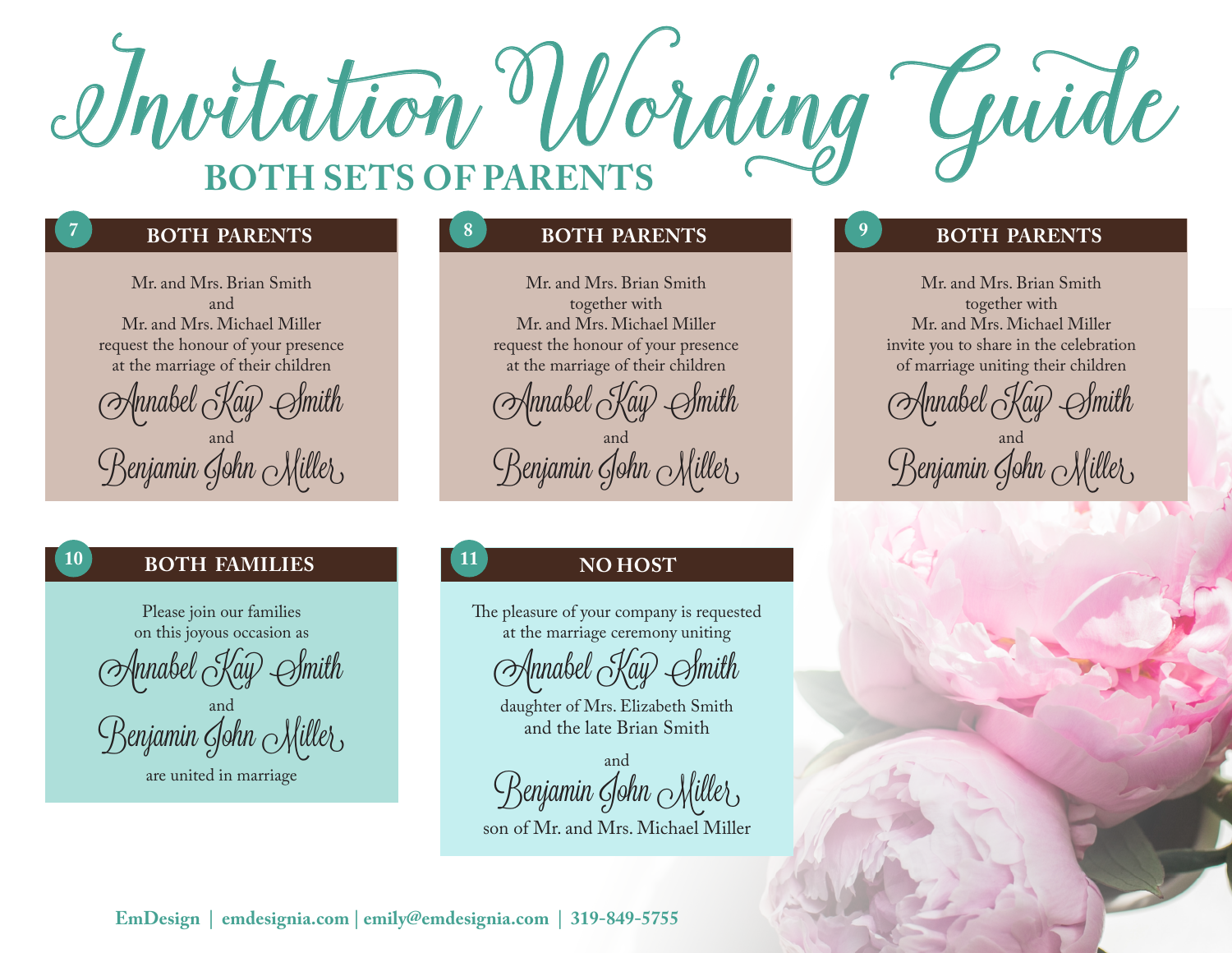

### **12**

Together with their parents Annabel Kay Smith and Benjamin Gohn Miller

Request the honor of your presence as they exchange marriage vows

### **13 14 ALL PARENTS & COUPLE**

Together with their parents Annabel Kay Smith and Benjamin Gohn <sub>M</sub>illet

Invite you to share in the celebration of their marriage

### **ALL PARENTS & COUPLE ALL PARENTS & COUPLE**

Together with their parents (Mnnabel <sub>C</sub>Kay) *S*hmith

and Benjamin Gohn Miller

Invite you to share in the ceremony as they begin their new life together

### **15 16**

With joyful herats Annabel Kay Smith and

Benjamin Gohn Miller

together with their parents invite you to share in the joy at the celebration of their union

### **ALL PARENTS & COUPLE ALL FAMILIES & COUPLE**

Together with their families Annabel *K*ay *S*mith and

Benjamin Gohn Miller

Request the honor of your presence as they exchange marriage vows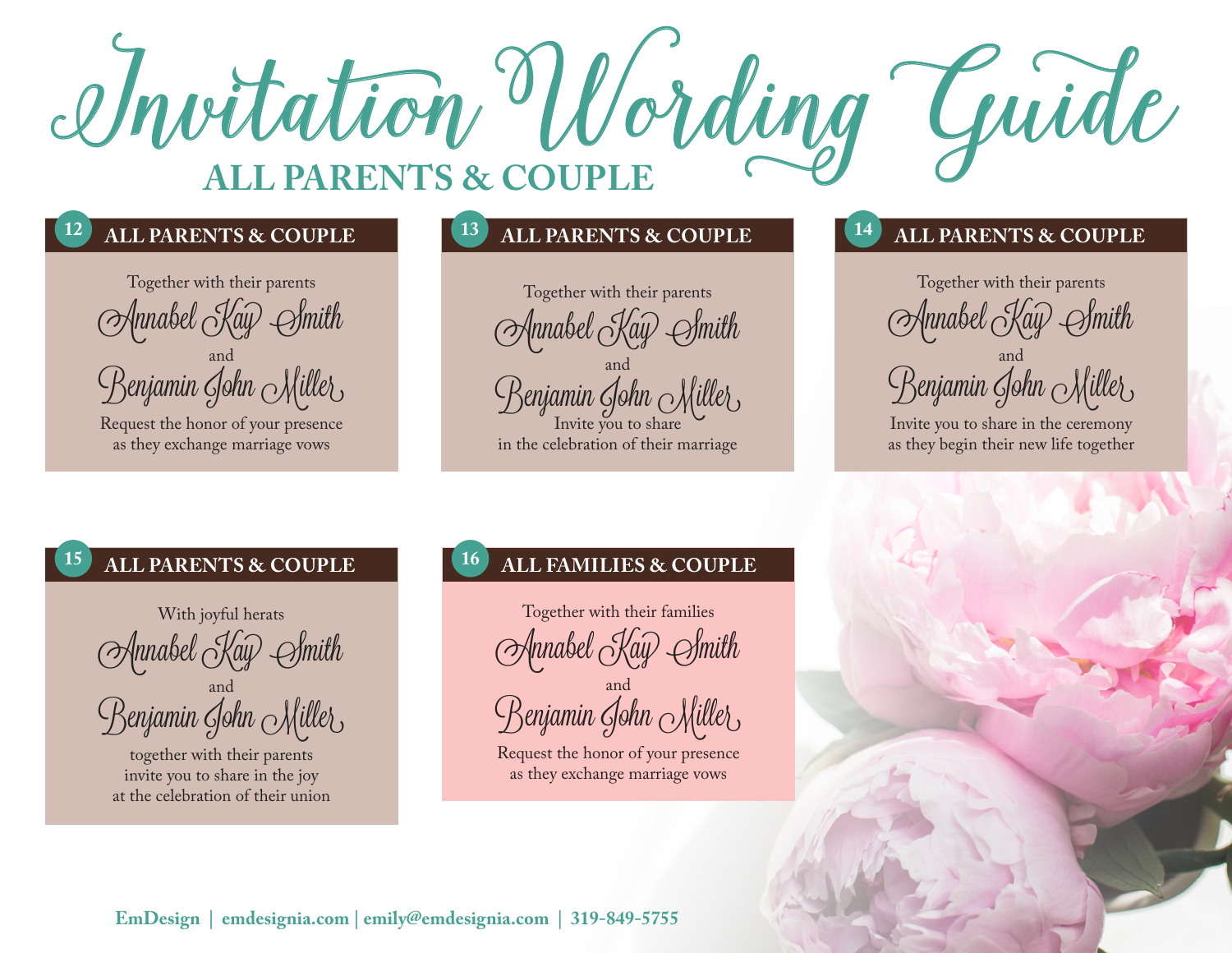

## **COUPLE**

**17**

**20**

With joyful hearts  $\langle \rangle$ 4mabel (Ka $\widehat{\psi}$ and Benjamin Gohn Miller

Invite you to share with them a celebration of love as they exchange marriage vows

# **18 19**

Because you have shared in their lives by Your friendship and love nnabel  $\vec{C}$ k and Benjamin John  $\alpha\lambda$ 

> Invite you to share in their joy as they exchange marriage vows

### **COUPLE COUPLE**

It is with great joy that we  $\forall$ nnabel  $\stackrel{\sim}{\curvearrowright}$ k and Benjamin Gohn Miller

### **COUPLE**

Our joy will be more complete if you can share with us this celebration of love

nnabel  $\acute{S}$ 

and Benjamin Gohn <sub>M</sub>illet

Invite you to join us as we exchange vows of commitment

## **21 22**

Annabel Kay Smith

and Benjamin Gohn <sub>M</sub>illet

Request the honor of your presence as they exchange marriage vows

# **COUPLE COUPLE & THEIR CHILDREN**

Annabel Kay Smith

and Benjamin Gohn <sub>M</sub>illet

Along with their children Todd & Ava invite you to witness the union of their families as they exchange vows of marriage

Invite you to celebrate our marriage at a celebration of our union